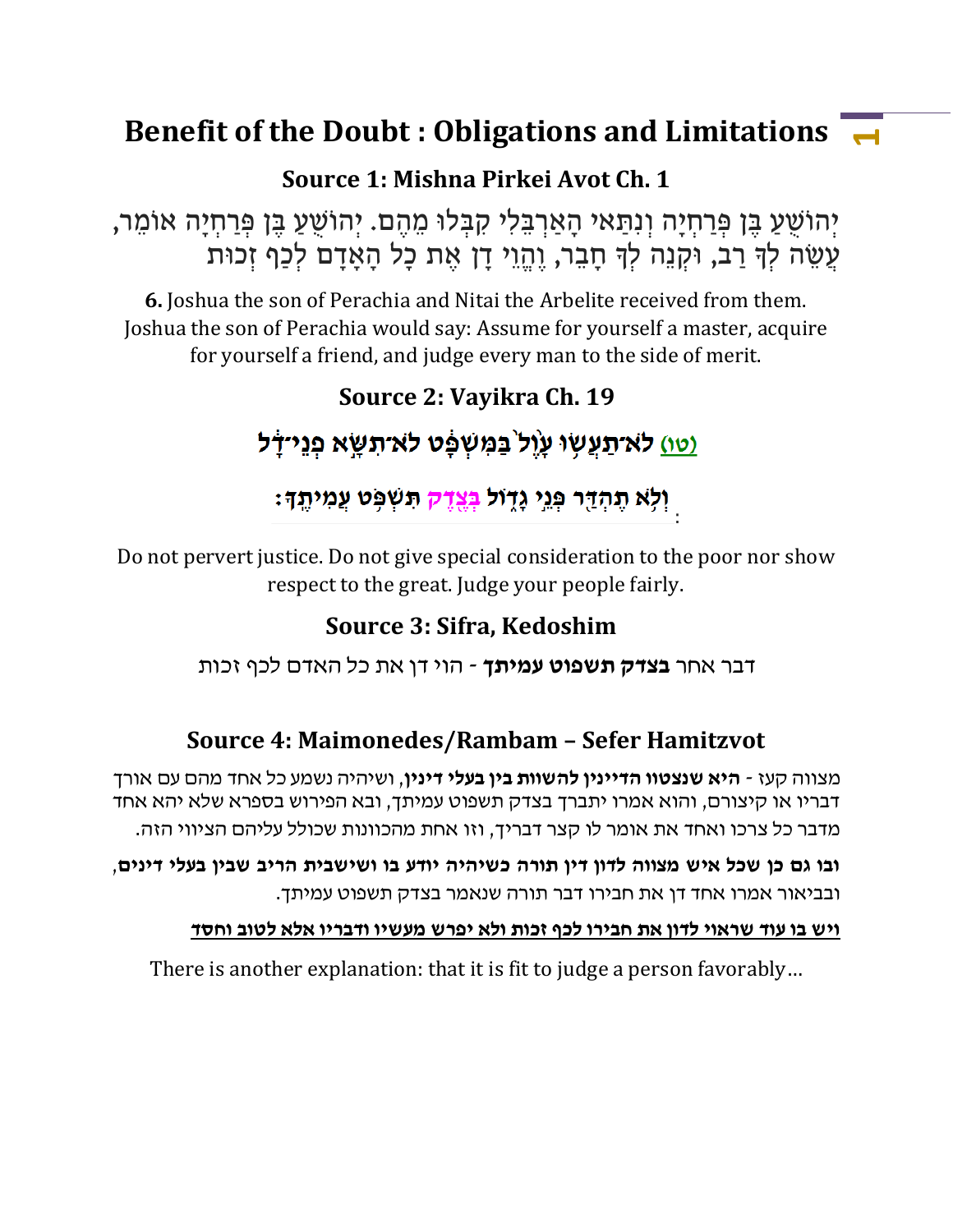#### **Source 5: Merkevet Hamishna**

#### וכנגד ועשו סייג לתורה] 4[ **אמר והוי דן את כל האדם לכף זכות, והוא אזהרת ואהבת לרעך כמוך, שמאהבת האדם לחברו ידינהו לכף זכות**

The principle of judging others favorably is connected to the obligation to love your fellow as yourself; love of one's fellow leads you to judge favorably.

### **Source 6: Talmud Shabbat 127b**

**The Sages taught** in a *baraita*: **One who judges another favorably is himself judged favorably. And there was an incident** involving **a certain person who descended from the Upper Galilee and was hired** to work **for a certain homeowner in the South** for **three years. On the eve of the Day of Atonement, he said to** the homeowner: **Give me my wages, and I will go and feed my wife and children.** The homeowner **said to him: I have no money. He said to him:** In that case, **give me** my wages in the form of **produce. He said to him: I have none.** The worker said to him: **Give me** my wages in the form of **land.** The homeowner said to him: **I have none.** The worker said to him: **Give me** my wages in the form of **animals. He said to him: I have none.** The worker said to him: **Give me cushions and blankets.** He said to him: **I have none.** The worker **slung his tools** over his shoulder **behind him and went to his home in anguish.**

**After the festival** of *Sukkot*, **the homeowner took** the worker's **wages in his hand, along with a burden** that required **three donkeys, one** laden **with food, one** laden **with drink, and one** laden **with types of sweets, and went to the**worker's **home. After they ate and drank,** the homeowner **gave him his wages.**

The homeowner **said to him: When you said to me: Give me my wages, and I said: I have no money, of what did you suspect me?** Why did you not suspect me of trying to avoid paying you? The worker answered, **I said: Perhaps the opportunity to purchase merchandise [***perakmatya***] inexpensively presented itself, and you purchased** it **with** the money that you owed me, and therefore you had no money available. The homeowner asked: **And when you said to me: Give me animals, and I said: I have no animals, of what did you suspect me?** The worker answered: **I said: Perhaps** the animals **are hired to others.** The homeowner asked: **When you said to me: Give me land, and I said: I have no land, of what did you suspect me?** The worker answered: **I said: Perhaps** the land **is leased to others,** and you cannot take the land from the lessees. The homeowner asked: **And when** you said to me: Give me produce, and **I said: I have no produce, of what did you suspect me?** The worker answered: **I said: Perhaps they are not tithed,** and that was why you could not give them to me. The homeowner asked: **And when I said: I have no cushions or blankets, of what did you suspect me?** The worker answered: **I said: Perhaps he consecrated all his property to Heaven** and therefore has nothing available at present.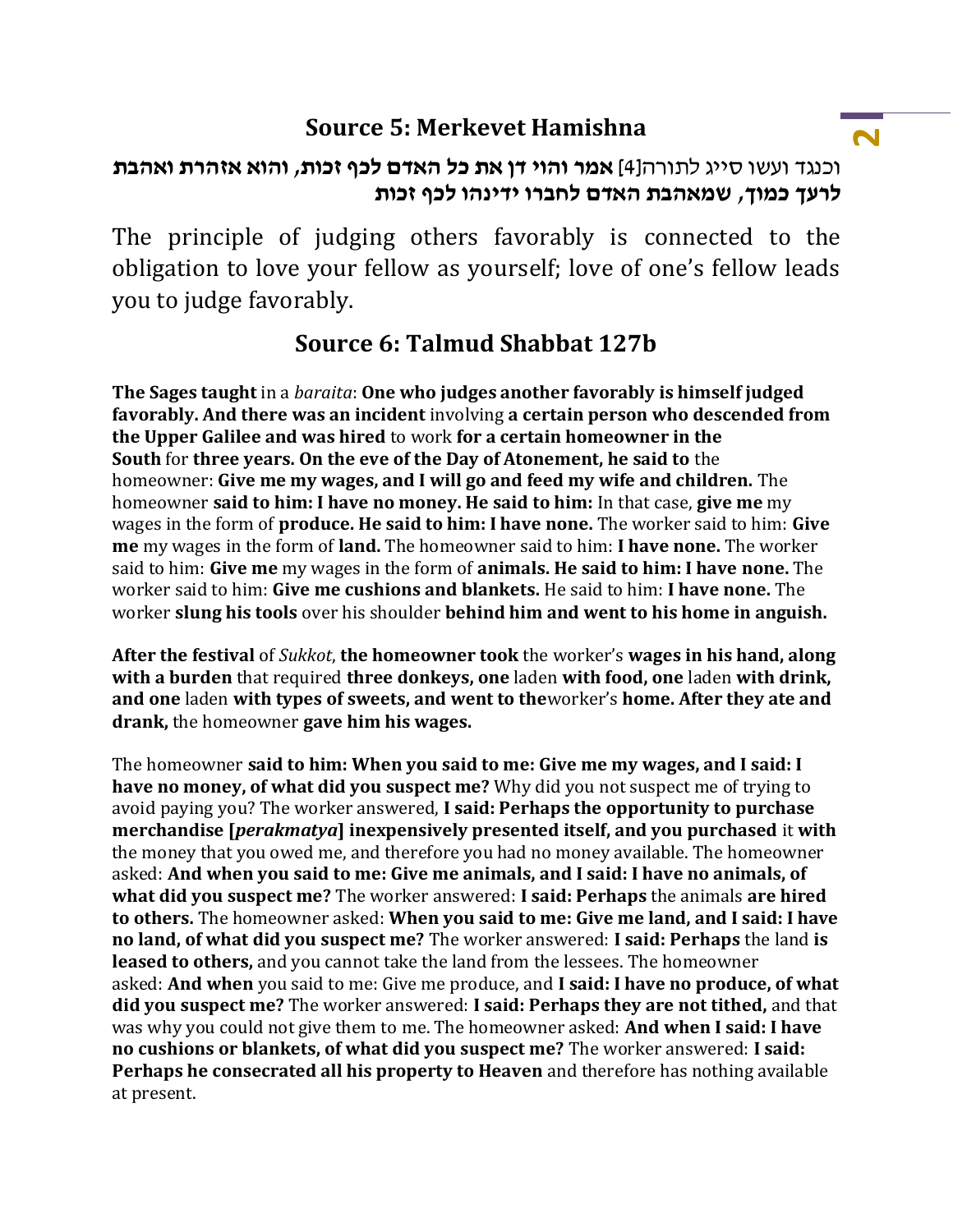**3**money available at the time because I **vowed** and consecrated **all my property on account**  The homeowner **said to him:** I swear by **the** Temple **service** that **it was so.** I had no **of Hyrcanus, my son, who did not engage in Torah** study. The homeowner sought to avoid leaving an inheritance for his son. **And when I came to my colleagues in the South,** the Sages of that generation, **they dissolved all my vows.** At that point, the homeowner had immediately gone to pay his worker. Now the homeowner said: **And you, just as you judged favorably,** so **may God judge you favorably.**

#### **R. Yuval Sherlow:**

- o Referring to a number of additional cases that appear in the section of Talmud we cited above, Rabbi Sherlow notes that the obligation to judge others favorably seems to push the limits of truth, because even if the cases cited accurately assessed the intentions and situation of the people involved, the one "judging" does not know the facts to be true;truth is one of the three legs upon which the world stands!
- o The obligation could potentially reward wicked immoral people, strengthen the tendency to flatter, and in general harm a just society
- o One may become a victim of the person to whom you are giving the benefit of the doubt!
- o He asks if there any internal "control" on this obligation? Any limit?
- o What interest is being served by giving someone the benefit of the doubt?

#### **To Whom Does the Mishna Refer?**

### **Source 7: Approach of Rambam – Commentary on the Mishna**

**Judge everyone favorably**….When you don't know whether a person is a Tzaddik or a Rasha, and you see that he does an action or makes a statement that if you explain it one way, will be positive, and if you explain it another way it will be negative, accept it as positive and don't attribute incorrect intentions to it.

But if there is someone who is a known Tzaddik and acts properly and it seems that the action he does is wrong, and one can only interpret it positively with great difficulty and it's a remote possibility that it's really positive, it is appropriate for you to accept it as

**והוי דן את כל האדם לכף זכות**. ענינו כשיהיה אדם שלא תדע בו אם צדיק הוא אם רשע, ותראהו שיעשה מעשה או יאמר דבר שאם תפרשהו על דרך אחת יהיה טוב ואם תפרשהו על דרך אחרת יהיה רע, קח אותו על הטוב ולא תחשוב בו רע. אבל אם יהיה האדם נודע שהוא צדיק מפורסם ובפעולות הטובות ונראה לו פועל שכל ענייניו מורים שהוא פועל רע, ואין אדם יכול להכריעו לטוב אלא בדוחק גדול ואפשר רחוק הוא, ראוי שתיקח אותו שהוא טוב אחר

.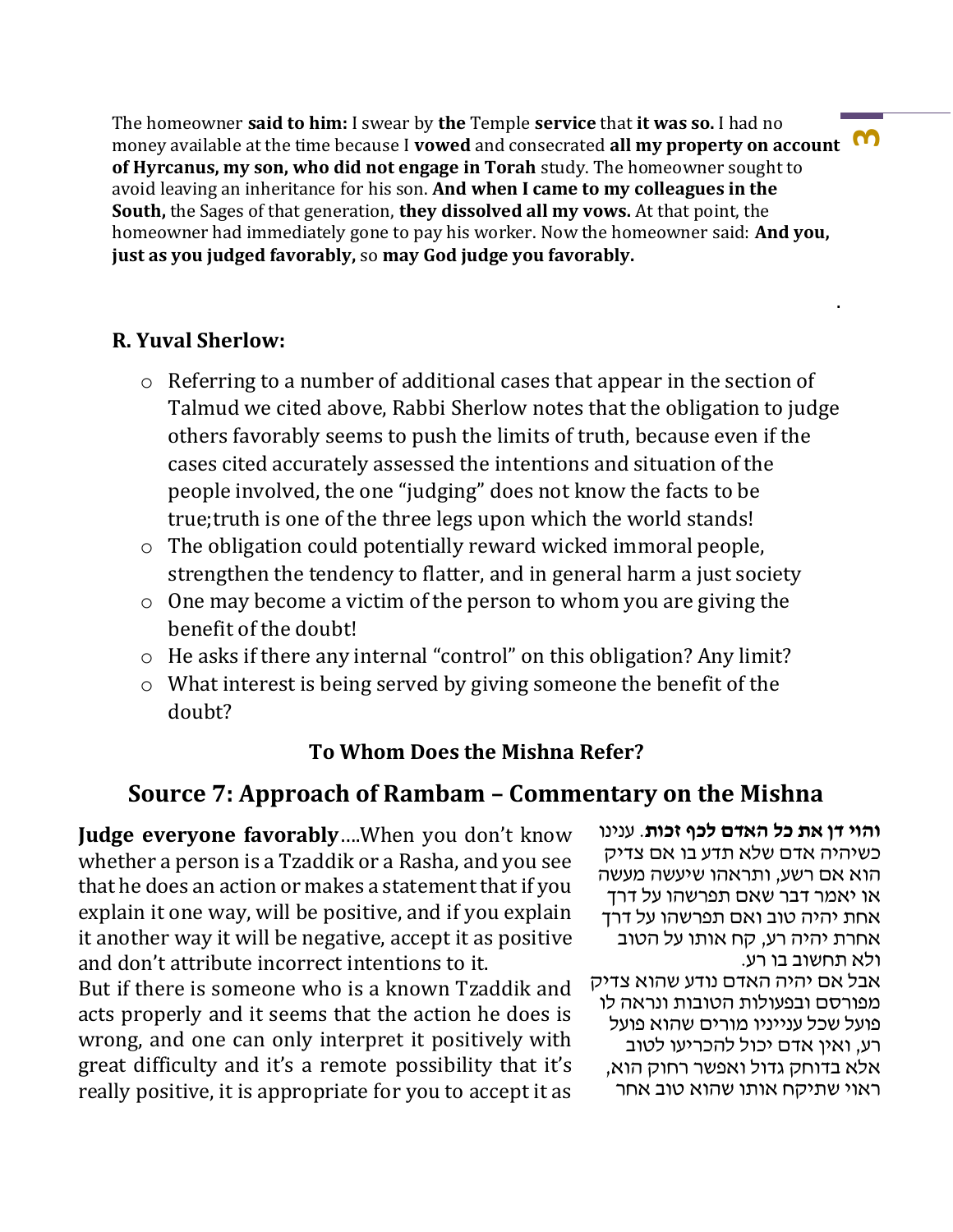positive since there is a small chance that it is indeed positive and it is not permissible for you to suspect him; regarding this, our sages said: anyone who suspects a kosher person will be smitten.

So too, regarding a wicked person, who is known to be so, and then we see him do something, which, by all indications, is positive, and there is a remote possibility of understanding it as negative, one should be wary of him and not believe him that it is good since there is a possibility of it being bad,…..and when you don't know who he is and the action is also unclear, it is an act of piety to judge him favorably

**4**ואין מותר לך לחשדו, ועל זה אמרו שיש שום צד אפשרות להיותו טוב כל החושד בכשרים לוקה בגופו. וכן כשיהיה רשע ויתפרסמו מעשיו ואחר כן ראינוהו שיעשה מעשה שכל ראיותיו מורות שהוא טוב, ויש בו צד אפשרות רחוק לרע, ראוי להישמר ממנו ושלא תאמן בו שהוא טוב אחר שיש בו אפשרות לרע, ועל זה נאמר כי יחנן קולו אל תאמן בו וגו'. וכשיהיה בלתי ידוע והמעשה בלתי מכריע לאחד משני הקצוות צריך בדרך החסידות שתדין לכף זכות איזה קצת שיהיה משני הקצוות

### **Source 8: Commentary of Maharam Shik**

דהיינו שיהיה חשוב בעיניך (זה שאתה לומד ממנו תורה) ותדון אותו לכף זכות, שאתה אינך מבין אותו אבל הוא אומר אמת, ועל ידי זה תדרוש אחר דבריו אם הדין עימו ותבוא גם אתה על האמת ודו"ק.

It means that the person that you learn Torah from should be important in your eyes and you should give him the benefit of the doubt, that you didn't understand him but that he is telling the truth, and based on this you will inquire after him to see if he is halachically correct, and you, too, will arrive at the truth

#### **Source 9: Commentary of Maharal on Pirkei Avot**

ולפיכך אמר והוי דן את כל אדם לכף זכות, כי הרב והחבר מה שהם רגילים עם האדם אי אפשר שלא יחשוב בעיניו שחטא לו כי כל ענינו עמו ויבא לידי פירוד, לכך אמר על זה והוי דן את כל אדם לכף זכות, וכאשר אתה דן אותו לכף זכות לא יבא פירוד בינך ובין רבך ובין חבירך כי תדין אותו לכף זכות כאשר אתה חושב שעשה דבר כנגדך ודבר זה ברור.

That is why is says that you should judge all people favorably, because the rabbi and the friend, since you spend much time with them, it's impossible to think that they didn't commit a sin against you, because you have so much interaction … Therefore, the mishna says that we should judge them favorably and when you do so you will avoid a break between yourself and your friend or teacher…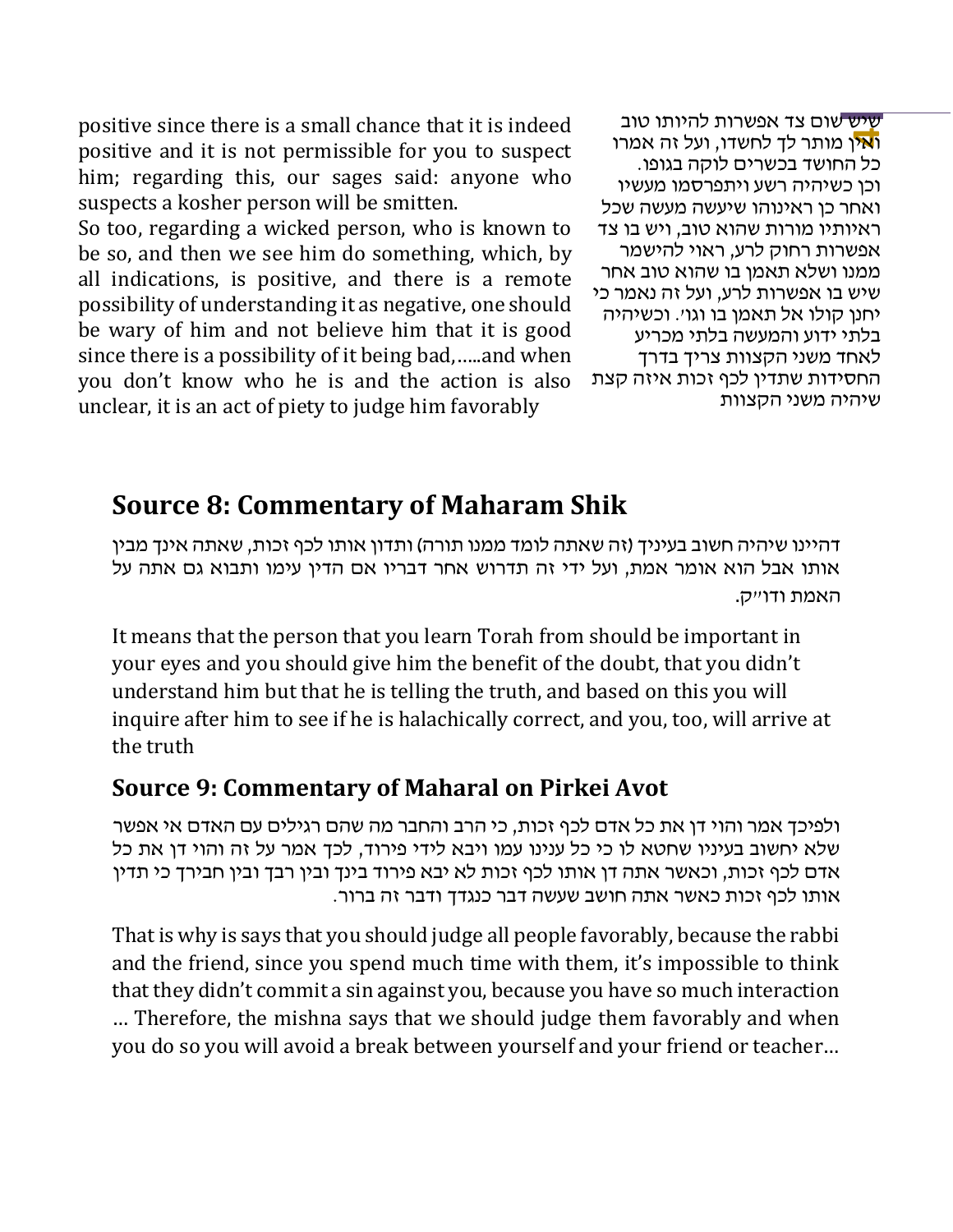#### **Source 10: Commentary of Ya'avetz – Etz Avot**

לומר לך שאם מי שלא ירצה לקבל עליו להיות רב עם היותו ראוי והגון, וכן לא יחפוץ לקנות או להימכר לחבר, אל תדינהו לחובה כמונע בר, אלא הפוך בזכותו, **שמא מפני בני אדם שאינם הגונים נמנע.....** או שמא אדם חלוש הטבע הוא, שאינו יכול לשאת עול הציבור, וכן יקשה לסבול דעת החבר כשאינם מתדמי המזג...

To teach you that if you see someone who does not want to accept upon himself to be the rabbi although he is appropriate to play that role, and does not want to acquire a friend, do not judge him unfavorably…maybe he's refraining from doing so because of his concern of associating with immoral people ..or maybe he is of weak composition, in that he doesn't want to bear the burden of communal life and has a hard time accepting a friend's view if they have very different perspectives….

*What would be the basis of interpreting the principle more broadly?* 

**A) Empirical evidence – Most of the time people behave properly**;

#### **B) Assumption about the essential goodness of mankind**

### **Source 11: Masechet Berachot 58a**

"כמה טרחות טרח בעל הבית בשבילי, כמה בשר הביא לפני, כמה יין הביא לפני, כמה גלוסקאות הביא לפני, וכל מה שטרח - לא טרח אלא בשבילי"

> … a good guest should say, "All of the host's efforts were for me, look how much meat he served me, how much wine he served me, how many bread rolls he served me – everything he did was for my benefit"

### **Source 12: Rav Kook's commentary on this Gemara**

**there is nothing false in this at all,** because someone who looks with a good eye will indeed find the positive aspects that obligate him to show gratitude and love the host. And since he feels positively towards him, it is appropriate to judge him favorably, because he

שהאורח הטוב יצייר את טובו של בעה״ב ואין בזה מן השקר כלל, כי המסתכל בעין טובה ימצא באמת את הצדדים הטובים שמחייבים אותו להכיר טובה ולקנות אהבה וקורת רוח מבעה"ב. וכיון שנפשו טובה הרי הוא מוצא לפניו נכון לדון לכף זכות וכף צדק, שיודע בעצמו מדת טובו שאלמלא היה הוא בעה"ב מכניס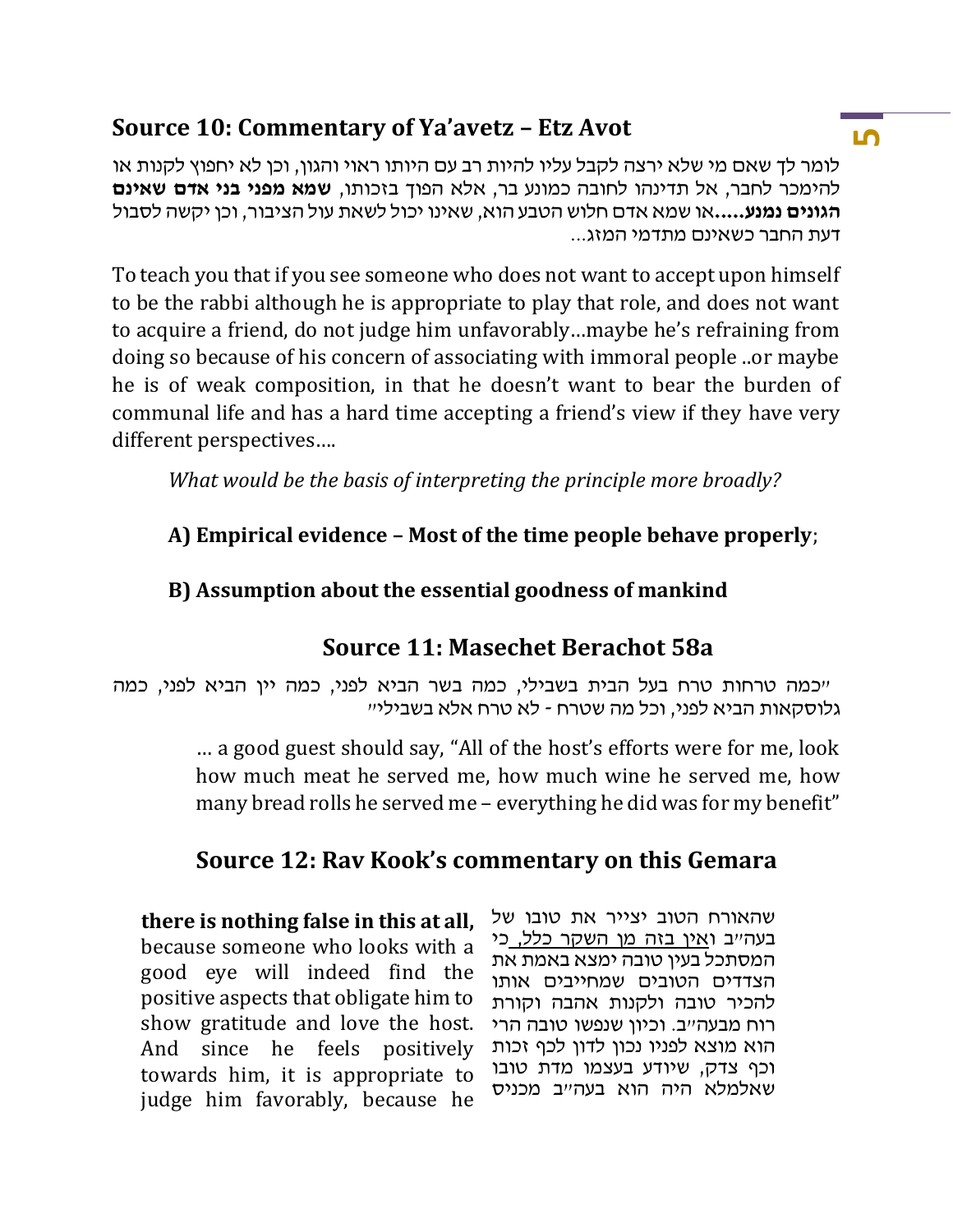אורחים, אם יהיה בידו היו מקבלם בסבר פנים יפות בשמחה ובעין יפה. אייכ גם בעהייב זה ודאי טרח גייכ הכל בשבילי, מפני שהתכונה הטובה של אהבת רעים הי' כדאי להכריעו לכל אלו המעשים...

knows about himself that if he were to be a host he would greet guests with joy; therefore presumably the host did everything for me….

### **Source 13: R. Nachman of Breslov**

**דע כי צריך לדון את כל אדם לכף זכות, ואפילו מי שהוא רשע גמור, צריך לחפש ולמצוא בו איזה מעט טוב, שבאותו המעט אינו רשע, ועל ידי זה שמוצא בו מעט טוב, ודן אותו לכף זכות, על ידי זה מעלה אותו באמת לכף זכות, ו**יוכל להשיבו בתשובה, וזה בחינת (תהילים ל"ז): "ועוד מעט ואין רשע והתבוננת על מקומו ואיננו", היינו שהפסוק מזהיר לדון את הכל לכף זכות, ואף על פי שאתה רואה שהוא רשע גמור.....

Know that you have to judge everyone favorably, and even if he is totally wicked, you must find some good in that person, regarding which he is not wicked, and through finding this grain of goodness, and judge him favorably, through this, you actually bring about his merit, and can assist him to return in teshuva…The pasuk (copied below, from Tehilim Ch. 37) is warning us to judge him favorably, even if he is a completely wicked person…

וְעָוֹד מֶעַט וְאֵין רַשֵׁע וְהִתְבּוֹנַנְתַּ עַל־מְקוֹמְוֹ וְאֵינֵנּוּ:

A little longer and there will be no wicked man; you will look at where he was he will be gone.

### **Source 14: Rav Kook Orot Hakodesh**

**וכשהמחשבה האחדותית מתגברת היא, אור החסד והסליחה מופיע, ועונות ופשעים נמחקים. וכל מי שהוא מתקרב לחוגו של צדיק טוב כזה, הנקודות של הטוב הגנוזות במעמקי נשמתו מתנוצצות ובולטות, והרע הולך ונאפס לגמרי**. והם הם צדיקים יסודי עולם, שהם דנים את כל העולם כולו לכף זכות, ומאירים את אור החסד על כל ברייה, אוהבים לצדק את הבריות, ושונאים לחייבם. והם הם תלמידיו האמיתיים של אברהם אבינו, ההולכים בדרכיו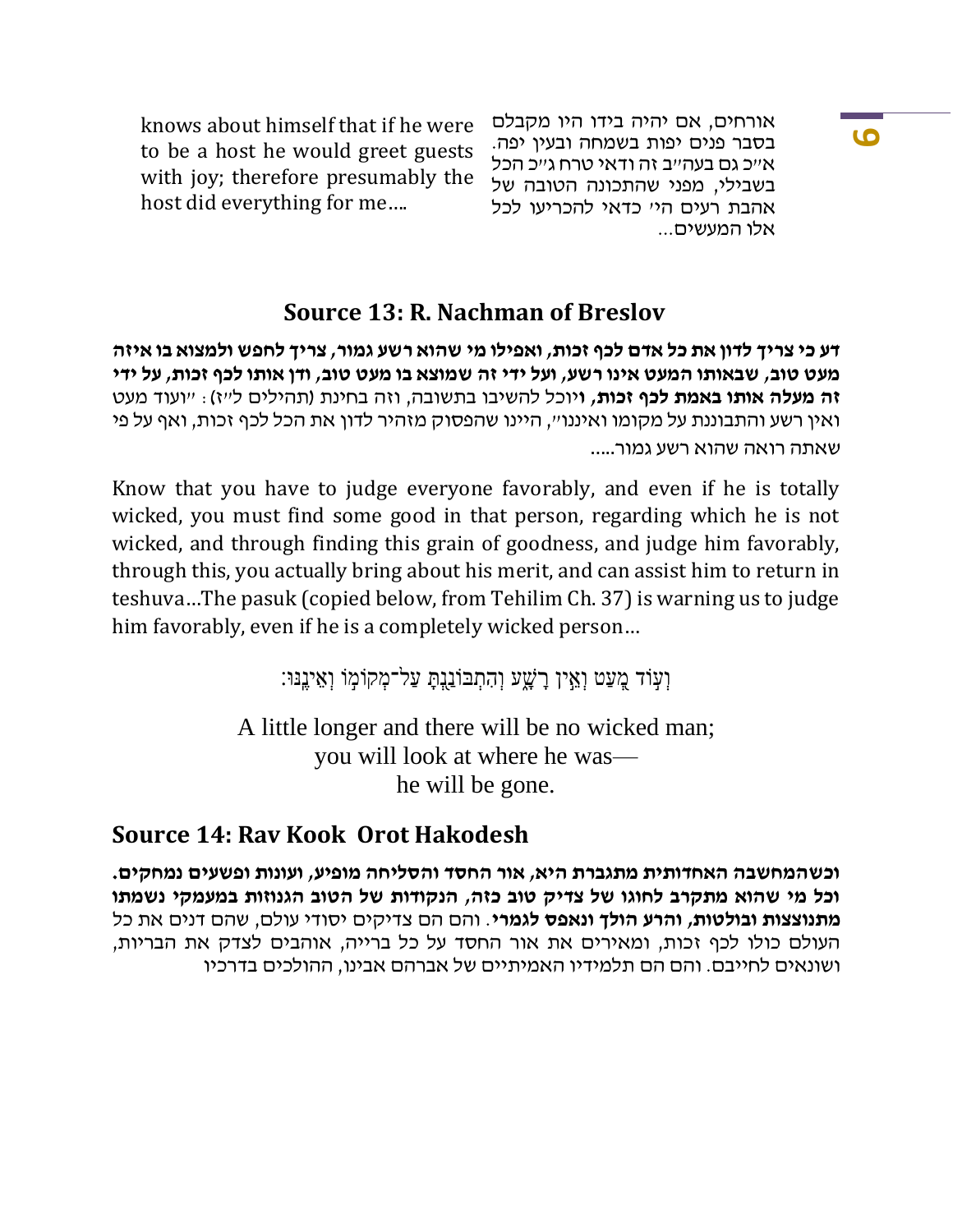### **Source 15: Hanhagot HaTzaddikim**

כא. לדון את כל האדם לכף זכות כמ"ש בצדק תשפוט את עמיתך, **ויראה כי פעמים ידון את חבירו לכף חובה וכאשר ישאל אותו אין בו עוון**

To judge everyone favorably as it says, "Judge others righteously" and you will see that sometimes you judge others unfavorably but when you ask him, you will find that he did nothing wrong….

### **Source 16: Rav Kook - Rosh Hashana**

**כי עקרי המחלוקת באים תמיד מפני שאין כל אחד מבין מה שבלב חבירו, על כן כשנדון כל אחד את חבירו לכף זכות יתגבר השלום**. וממה שנתן השי"ת לאדם הדיבור נבין שאי אפשר שתהיינה כל הדעות שוות, שהרי אז היה כל אחד מבין מה שבלב חבירו, ולא היה צריך לדיבור**, אלא וודאי כך היא המידה שכל אחד יהיה לו דעות ומדות אחרות, ומכל מקום צריך כל אחד לסבול את חבירו אע"פ שאינו ע"פ מידותיו והוא רחוק ממנו, ועל ידי כך כל אחד מתקן עצמו**

Disagreements mostly stem from the inability of people to see into the hearts of his friends, therefore, when we judge each other favorably, peace will increase…..

It's not about deciding what to do in a case of doubt, clarifying or generating the *truth, it's about changing yourself….*

#### **Source 17: Rabbeinu Bechaya, Duties of the Heart**

...וכן אמרו רז"ל והוי דן את כל האדם לכף זכות והוי מקבל את כל האדם בסבר פנים יפות ואמרו מאד מאד הוי שפל רוח ואמרו יהי אדם רך כקנה ואל יהי קשה כארז לפיכך זכה קנה לחתוך ממנו קולמוס לכתוב בו ס״ת תפילין ומזוזות (ספר חובת הלבבות שער ששי שער הכניעה - פרק י(.

This is what our sages said, "Judge everyone favorably and accept everyone with a happy countenance. And they said, 'be of a very very lowly spirit' and they said 'a person should be as soft as a reed and not as hard as a cedar' this is why a reed merited being cut to write a Sefer Torah, Tefilin and Mezuzot…

### **Source 18: Rav Kook, Orot Hakodesh**

אחרי כל הרעש של כל מיני ההתחכמויות, המביאות לידי כל ההריסות השונות למיניהן, ואחרי כל השיקוע היותר עמוק במערכת רזים וגנזי נסתרות **, אנו באים לידי מסקנה, שעמל האדם ראוי להיות בכשרון מעשה להרבות טוב בעולם, בין אדם לחברו, ולכל היקום אשר על פני האדמה.** והדעה צריכה להיות עסוקה בהמון רב של השכלות מבוררות, הנותנות לעוסקים בהן